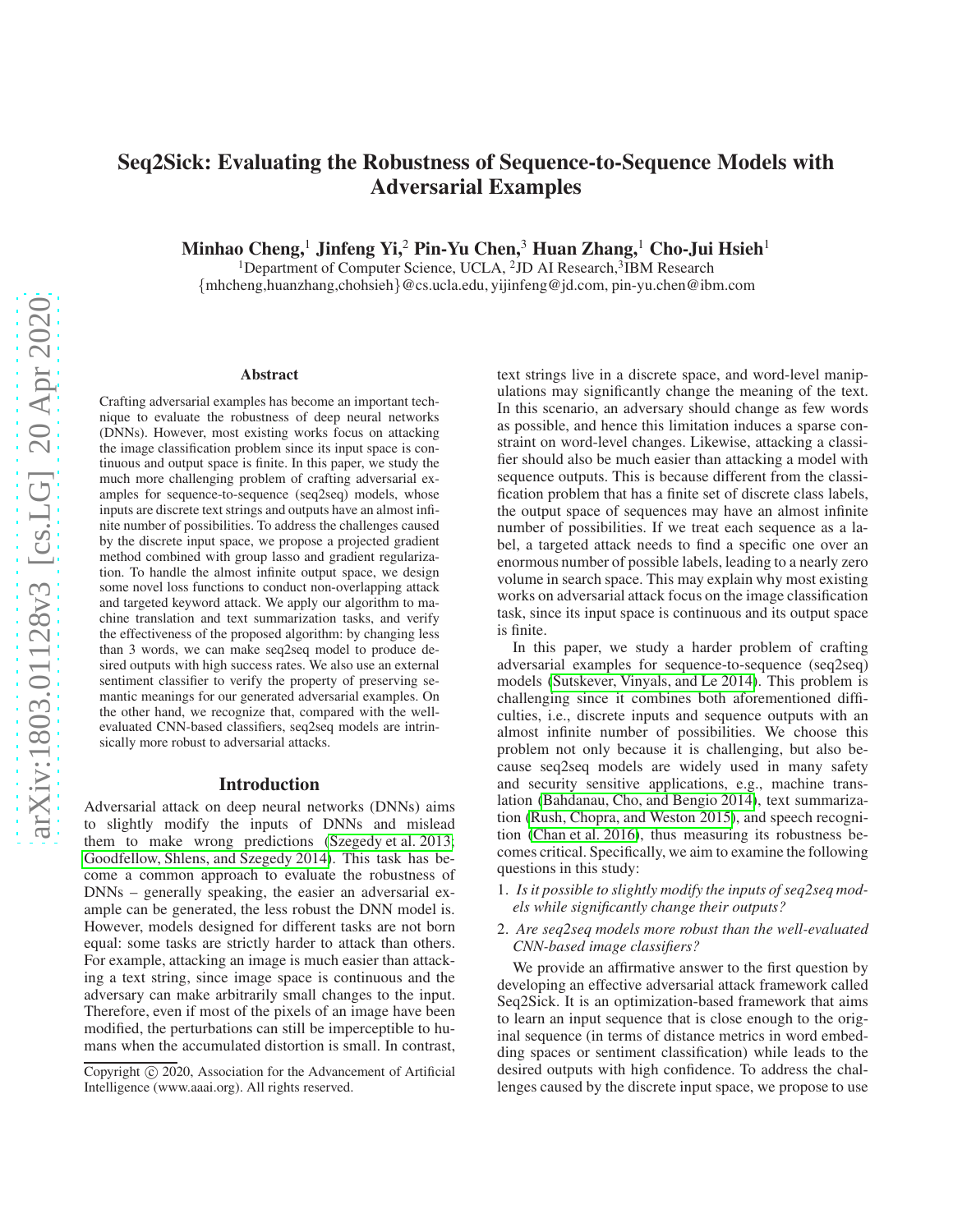the projected gradient descent method combined with group lasso and gradient regularization. To address the challenges of almost infinite output space, we design some novel loss functions for the tasks of non-overlapping attack and targeted keyword attack. Our experimental results show that the proposed framework yields high success rates in both tasks. However, even if the proposed approach can successfully attack seq2seq models, our answer to the second question is "Yes". Compared with CNN-based classifiers that are highly sensitive to adversarial examples, seq2seq model is intrinsically more robust since it has discrete input space and the output space is exponentially large. As a result, adversarial examples of seq2seq models usually have larger distortions and are more perceptible than the adversarial examples crafted for CNN-based image classifiers. To the best of our knowledge, this paper is the first work that evaluates the robustness of seq2seq model, which has inspired many follow-up works and has been cited since its debut.

### Related work and Background

[Papernot et al.\(2016\)](#page-7-4) first uses Fast Gradient Sign Method (FGSM) to conduct an attack on RNN/LSTM-based classification problems. In order to generate text adversarial examples, [Li, Monroe, and Jurafsky\(2016\)](#page-7-5) proposes to use reinforcement learning to locate important words that could be deleted in sentiment classification. [Samanta and Mehta\(2017\)](#page-7-6) and [Liang et al.\(2017\)](#page-7-7) generate adversarial sequences by inserting or replacing existing words with typos and synonyms. [Gao et al.\(2018\)](#page-7-8) aims to attack sentiment classification models in a black-box setting. It develops some scoring functions to find the most important words to modify. [Yang et al.\(2018\)](#page-7-9) applied a greedy approach and a Gumbel trick to speed up the inference time. [Alzantot et al.\(2018\)](#page-7-10) proposed a genetic algorithm to attack sentiment analysis. These approaches differ from our method in that they study simple text classification problems while we focus on the more challenging seq2seq model with sequential outputs. Other than attacking text classifiers, [Jia and Liang\(2017\)](#page-7-11) aims to fool reading comprehension systems by adding misleading sentences, which has a different focus than ours. [Zhao, Dua, and Singh\(2017\)](#page-7-12) uses the generative adversarial network (GAN) to craft natural adversarial examples. However, it can only perform the untargeted attack and also suffers from high computational cost.

Notably, almost all the previous methods are based on greedy search, i.e., at each step, they search for the best word and the best position to replace the previous word. As a result, their search space grows rapidly as the length of input sequence increases. To address this issue, we propose a novel approach that uses group lasso regularization and the projected gradient descent method with gradient regularization to simultaneously search all the replacement positions. Table [1](#page-2-0) summarizes the key differences between the proposed framework Seq2Sick and the existing attack methods on RNN-based models. Note that our paper was the first method for attacking seq2seq model on arXiv and after our work, there are some followup papers such as [\(Michel et al. 2019\)](#page-7-13), where they use several similar-

ity metrics to conduct the attack while our work are focusing on the BLEU score and self-defined loss functions.

Before introducing the proposed algorithms, we first briefly describe the sequence-to-sequence (seq2seq) model. Let  $x_i \in \mathbb{R}^d$  be the embedding vector of each input word,  $N$  be the input sequence length, and  $M$  be the output sequence length. Let  $\omega$  be the input vocabulary, and the output word  $y_i \in \nu$  where  $\nu$  is the output vocabulary. The seq2seq model has an encoder-decoder framework that aims at mapping an input sequence of vectors  $X = (x_1, \dots, x_N)$ to the output sequence  $Y = \{y_1, \ldots, y_M\}$ . Its encoder first reads the input sequence, then each RNN/LSTM cell computes  $h_t = f(x_t, h_{t-1})$ , where  $x_t$  is the current input,  $h_{t-1}$  and  $h_t$  represent the previous and current cells' hidden states, respectively. The next step computes the context vector c using all the hidden layers of cells  $\mathbf{h}_1, \ldots, \mathbf{h}_N$ , i.e  $\mathbf{c} = q(\mathbf{h}_1, \cdots, \mathbf{h}_N)$ , where  $q(\cdot)$  could be a linear or non-linear function. In this paper, we follow the setting in (Sutskever, Vinyals, and Le 2014) that  $c =$  $q(\mathbf{h}_1, \cdots, \mathbf{h}_N) = \mathbf{h}_N$ .

Given the context vector c and all the previously words  ${y_1, \ldots, y_{t-1}}$ , the decoder is trained to predict the next word  $y_t$ . Specifically, the t-th cell in the decoder receives its previous cell's output  $y_{t-1}$  and the context vector c, and then outputs

$$
z_t = g(\mathbf{y}_{t-1}, \mathbf{c}) \text{ and } p_t = \text{softmax}(z_t), \quad (1)
$$

where g is another RNN/LSTM cell function.  $z_t$  :=  $[z_t^{(1)}, z_t^{(2)}, \dots, z_t^{(|\nu|)}] \in \mathbb{R}^{|\nu|}$  is a vector of the *logits* for each possible word in the output vocabulary  $\nu$ .

### Seq2Sick: Proposed Framework

Crafting adversarial examples against the seq2seq model can be formulated as an optimization problem:

<span id="page-1-0"></span>
$$
\min_{\delta} \ L(\mathbf{X} + \delta) + \lambda \cdot R(\delta), \tag{2}
$$

where  $R(\cdot)$  indicates the regularization function to measure the magnitude of distortions.  $L(\cdot)$  is the loss function to penalize the unsuccessful attack and it may take different forms in different attack scenarios. A common choice for  $R(\boldsymbol{\delta})$  is the  $\ell_2$  penalty  $\|\boldsymbol{\delta}\|_2^2$  $2<sub>2</sub>$ , but it is, as we will show later, not suitable for attacking seq2seq model.  $\lambda > 0$  is the regularization parameter that balances the distortion and attack success rate – a smaller  $\lambda$  will make the attack more likely to succeed but with the price of larger distortion.

In this work, we focus on two kinds of attacks: *nonoverlapping attack* and *targeted keywords attack*. The first attack requires that the output of the adversarial example shares no overlapping words with the original output. This task is strictly harder than untargeted attack, which only requires that the adversarial output to be different from the original output [\(Zhao, Dua, and Singh 2017;](#page-7-12) [Ebrahimi et al. 2017\)](#page-7-14). We ignore the task of untargeted attack since it is trivial for the proposed framework, which can easily achieve a 100% attack success rate, while [Ebrahimi et al.\(2017\)](#page-7-14) could achieve 76.24% attack success rate for text summarization and 98.8% success rate for machine translation with 1 word change. Targeted keywords attack is an even more challenging task than non-overlapping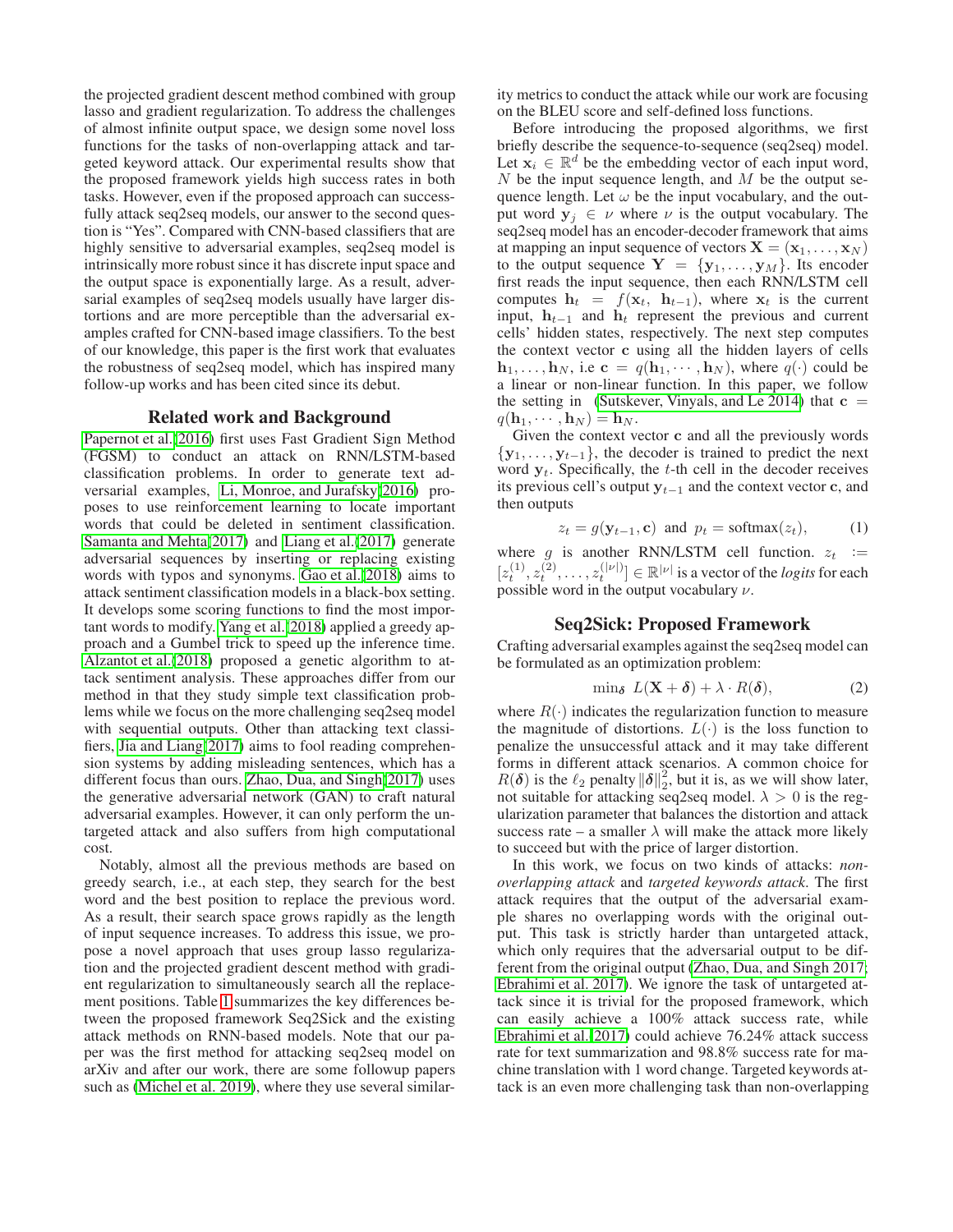Table 1: Summary of existing works that are designed to attack RNN models. "BINARY" indicates the attack is for binary classifications, and there is no difference between untargeted and targeted attack in this case. "CLASS" means targeted attack to a specific class. "KEYWORD" means targeted attack to a specific keyword. Here we omit follow-up works based on Seq2Sick.

<span id="page-2-0"></span>

| Methods                        | Gradient Based? | Word-level RNN? | Sequential Output? | Targeted Attack? |
|--------------------------------|-----------------|-----------------|--------------------|------------------|
| Ebrahimi et al. (2017)         |                 | ×               |                    | Class            |
| Jia and Liang $(2017)$         |                 |                 |                    | $\times$         |
| Li, Monroe, and Jurafsky(2016) |                 |                 |                    | Class            |
| Papernot et al. (2016)         |                 |                 |                    | $\times$         |
| Gao et al. (2018)              |                 |                 | ×                  | Binary           |
| Samanta and Mehta(2017)        |                 |                 |                    | Binary           |
| Zhao, Dua, and $Singh(2017)$   |                 |                 |                    | Class            |
| Liang et al. $(2017)$          |                 |                 |                    | Class            |
| Alzantot et al. (2018)         |                 |                 |                    | Class            |
| Yang et al. $(2018)$           |                 |                 |                    | <b>Class</b>     |
| Seq2Sick (Ours)                |                 |                 |                    | Keyword          |

attack. Given a set of targeted keywords, the goal of targeted keywords attack is to find an adversarial input sequence such that all the keywords must appear in its corresponding output. In the following, we respectively introduce the loss functions developed for the two attack approaches.

Non-overlapping Attack To formally define the nonoverlapping attack, we let  $\mathbf{s} = \{s_1, \ldots, s_M\}$  be the original output sequence, where  $s_i$  denotes the location of the *i*-th word in the output vocabulary  $\nu$ .  $\{z_1, \ldots, z_M\}$  indicates the logit layer outputs of the adversarial example. In the nonoverlapping attack, the output of adversarial example should be entirely different from the original output S, i.e.,

$$
s_t \neq \arg \max_{y \in \nu} z_t^{(y)}, \ \forall t = 1, \dots, M,
$$

which is equivalent to

<span id="page-2-2"></span>
$$
z_t^{(s_t)} < \max_{y \in \nu, y \neq s_t} z_t^{(y)}, \ \forall t = 1, \dots, M.
$$

Given this observation, we can define a hinge-like loss function  $L$  to generate adversarial examples in the nonoverlapping attack, i.e.,

$$
L_{\text{non-overlapping}} = \sum_{t=1}^{M} \max\{-\epsilon, z_t^{(s_t)} - \max_{y \neq s_t} \{z_t^{(y)}\}\},\tag{3}
$$

where  $\epsilon \geq 0$  denotes the confidence margin parameter. Generally speaking, a larger  $\epsilon$  will lead to a more confident output and a higher success rate, but with the cost of more iterations and longer running time.

We note that non-overlapping attack is much more challenging than untargeted attack, which suffices to find a one-word difference from the original output [\(Zhao, Dua, and Singh 2017;](#page-7-12) [Ebrahimi et al. 2017\)](#page-7-14). We do not take untargeted attack into account since it is straightforward and the replaced words could be some less important words such as "the" and "a".

Targeted Keywords Attack Given a set of targeted keywords, the goal of targeted keywords attack is to generate an adversarial input sequence to ensure that all the targeted keywords appear in the output sequence. This task is important since it suggests adding a few malicious keywords can

completely change the meaning of the output sequence. For example, in English to German translation, an input sentence "*policeman helps protesters to keep the assembly in order*" should generate an output sentence "*Polizist hilft Demonstranten, die Versammlung in Ordnung zu halten*". However, changing only one word from "hilft" to "verhaftet" in the output will significantly change its meaning, as the new sentence means "*police officer arrested protesters to keep the assembly in order*".

In our method, we do not specify the positions of the targeted keywords in the output sentence. Instead, it is more natural to design a loss function that allows the targeted keywords to become the top-1 prediction at any positions. The attack is considered as successful only when ALL the targeted keywords appear in the output sequence. Therefore, the more targeted keywords there are, the harder the attack is. To illustrate our method, we start from the simpler case with only one targeted keyword  $k_1$ . To ensure that the target keyword word's logit  $z_t^{(k_1)}$  be the largest among all the words at a position  $t$ , we design the following loss function:

$$
L = \min_{t \in [M]} \{ \max\{-\epsilon, \max_{y \neq k_1} \{ z_t^{(y)} \} - z_t^{(k_1)} \} \},\qquad(4)
$$

which essentially searches the minimum of the hingelike loss terms over all the possible locations  $t \in [M]$ . When there exist more than one targeted keywords  $K =$  ${k_1, k_2, \ldots, k_{|K|}}$ , where  $k_i$  denotes the *i*-th word in output vocabulary  $\nu$ , we follow the same idea to define the loss function as follows:

<span id="page-2-1"></span>
$$
L_{\text{keywords}} = \sum_{i=1}^{|K|} \min_{t \in [M]} \{ \max\{-\epsilon, \max_{y \neq k_i} \{ z_t^{(y)} \} - z_t^{(k_i)} \} \}.
$$
 (5)

However, the loss defined in [\(5\)](#page-2-1) suffers from the "keyword collision" problem. When there are more than one keyword, it is possible that multiple keywords compete at the same position to attack. To address this issue, we define a mask function  $m$  to mask off the position if it has been already occupied by one of the targeted keywords:

$$
m_t(x) = \begin{cases} +\infty & \text{if } \arg \max_{i \in \nu} z_t^{(i)} \in K \\ x & \text{otherwise} \end{cases} \tag{6}
$$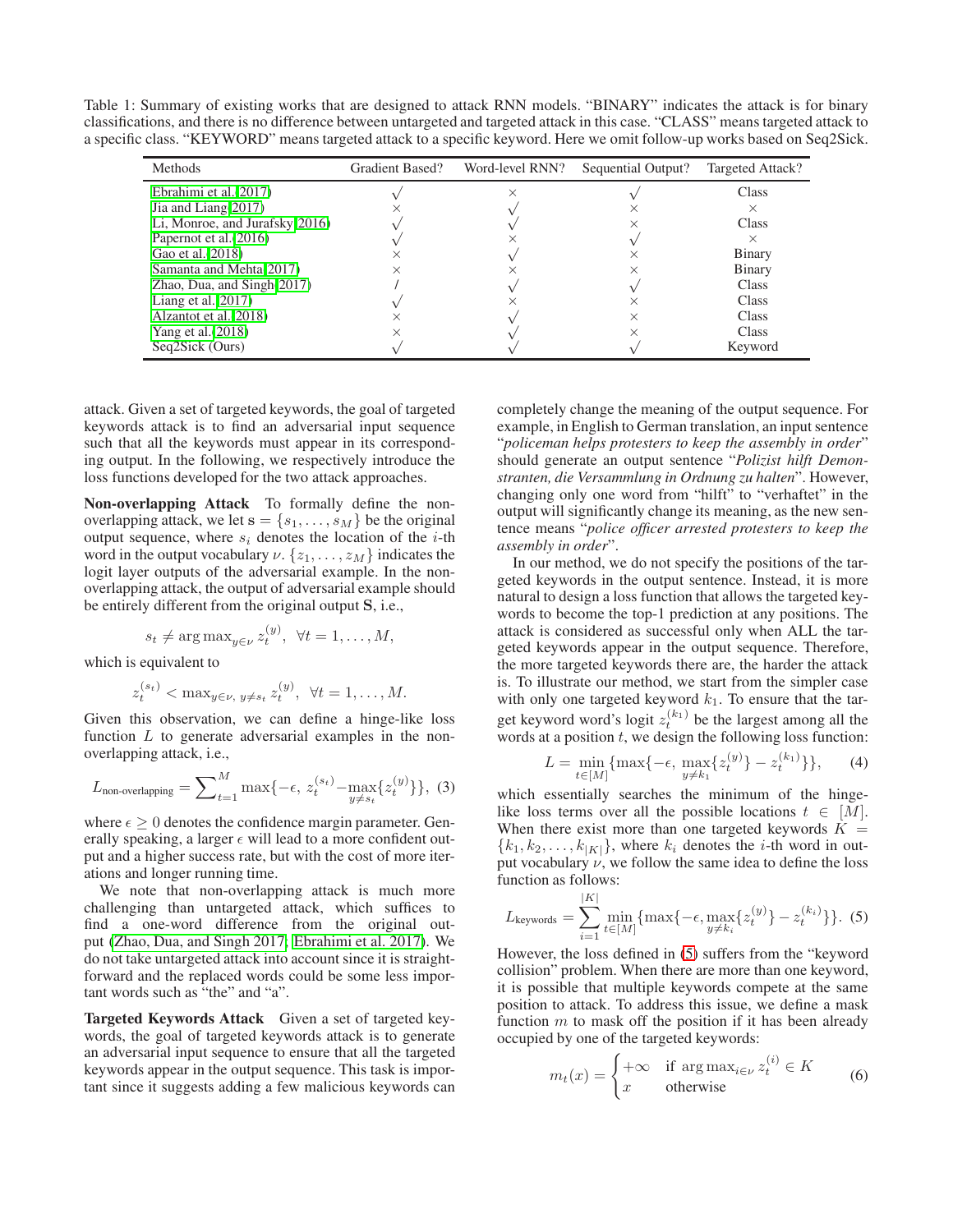In other words, if any of the keywords appear at position  $t$ as the top-1 word, we ignore that position and only consider other positions for the placement of remaining keywords. By incorporating the mask function, the final loss for targeted keyword attack becomes:

<span id="page-3-2"></span>
$$
\sum_{i=1}^{|K|} \min_{t \in [M]} \{ m_t(\max\{-\epsilon, \max_{y \neq k_i} \{z_t^{(y)}\} - z_t^{(k_i)}\}) \}.
$$
 (7)

#### Handling Discrete Input Space

As mentioned before, the problem of "discrete input space" is one of the major challenges in attacking seq2seq model. Let W be the set of word embeddings of all words in the input vocabulary. A naive approach is to first learn  $X + \delta^*$ in the continuous space by solving the problem [\(2\)](#page-1-0), and then search for its nearest word embedding in W. This idea has been used in attacking sequence classification models in [Gong et al.\(2018\)](#page-7-15). Unfortunately, when applying this idea to targeted keywords attack, we report that all of the 100 attacked sequences on Gigaword dataset failed to generate the targeted keywords. The main reason is that by directly solving [\(2\)](#page-1-0), the final solution will not be a feasible word embedding in W, and its nearest neighbor could be far away from it due to the curse of dimensionality [\(Friedman 1997\)](#page-7-16).

To address this issue, we propose to add an additional constraint to enforce that  $X + \delta$  belongs to the input vocabulary W. The optimization problem then becomes

$$
\min_{\delta} L(\mathbf{X} + \delta) + \lambda \cdot R(\delta)
$$
  
s.t.  $\mathbf{x}_i + \delta_i \in \mathbb{W} \quad \forall i = 1, ..., N$  (8)

We then apply projected gradient descent to solve this constrained problem. At each iteration, we project the current solution  $\mathbf{x}_i + \delta_i$ , where  $\delta_i$  denotes the *i*-th column of  $\delta$ , back into W to ensure that  $X+\delta$  can map to a specific input word.

Group lasso Regularization:  $\ell_2$  norm has been widely used in the adversarial machine learning literature to measure distortions. However, it is not suitable for our task since almost all the learned  $\{\delta_t\}_{t=1}^M$  using  $\ell_2$  regularization will be nonzero. As a result, most of the inputs words will be perturbed to another word, leading to an adversarial sequence that is significantly different from the input sequence.

To solve this problem, we treat each  $\delta_t$  with d variables as a group, and use the group lasso regularization

$$
R(\boldsymbol{\delta}) = \sum\nolimits_{t=1}^{N} \|\delta_t\|_2
$$

to enforce the group sparsity: only a few groups (words) in the optimal solution  $\delta^*$  are allowed to be nonzero.

# Gradient Regularization

When attacking the seq2seq model, it is common to find that the adversarial example is located in a region with very few or even no embedding vector. This will negatively affect our projected gradient method since even the closest embedding from those regions can be far away.

To address this issue, we propose a gradient regularization to make  $X + \delta$  close to the word embedding space. Our final objective function becomes:

<span id="page-3-1"></span>
$$
\min_{\delta} L(\mathbf{X}+\delta) + \lambda_1 \sum_{i=1}^{N} ||\delta_i||_2 + \lambda_2 \sum_{i=1}^{N} \min_{\mathbf{w}_j \in \mathbb{W}} \{ ||\mathbf{x}_i + \delta_i - \mathbf{w}_j||_2 \}
$$
  
s.t.  $\mathbf{x}_i + \delta_i \in \mathbb{W} \quad \forall i = 1, ..., N$  (9)

where the third term is our gradient regularization that penalizes a large distance to the nearest point in W. The gradient of this term can be efficiently computed since it is only related to one  $w_j$  that has a minimum distance from  $x_i + \delta_i$ . For the other terms, we use the proximal operator to optimize the group lasso regularization, and the gradient of the loss function L can be computed through back-propagation. The detailed steps of our approach, Seq2Sick, is presented in Algorithm [1.](#page-4-0) Our source code is publicly available at [https://github.com/cmhcbb/Seq2Sick.](https://github.com/cmhcbb/Seq2Sick)

Computational Cost: Our algorithm needs only one back-propagation to compute the gradient  $\nabla_{\delta}L(x +$  $\delta$ ). The bottleneck here is to project the solution back into the word embedding space, which depends on the number of words in the input dictionary of the model. [Gong et al.\(2018\)](#page-7-15) uses  $GloVe$  word embedding [\(Pennington, Socher, and Manning 2014\)](#page-7-17) that contains millions of words to do a nearest neighbor search. Fortunately, our model does not need to use any pre-trained word embedding, thus making it a more generic attack that does not depend on pre-trained word embedding. Besides, we can employ approximate nearest neighbor (ANN) approaches to further speed up the projection step.

#### Experiments

We conduct experiments on two widely-used applications of seq2seq model: text summarization and machine translation.

## **Datasets**

We use three datasets DUC2003, DUC2004, and Gigaword, to conduct our attack for the text summarization task. Among them, DUC2003 and DUC2004 are widelyused datasets in documentation summarization. We also include a subset of randomly chosen samples from Gigaword to further evaluate the performance of our algorithm. For the machine translation task, we use 500 samples from WMT'16 Multimodal Translation task. The statistics about the datasets are shown in Table [2.](#page-3-0)

Table 2: Statistics of the datasets. "# Samples" is the number of test examples we used for robustness evaluations

<span id="page-3-0"></span>

| <b>DATASETS</b>     | # SAMPLES | <b>AVERAGE INPUT LENGTHS</b> |
|---------------------|-----------|------------------------------|
| GIGAWORD            | 1,000     | 30.1 WORDS                   |
| DUC <sub>2003</sub> | 624       | <b>35.5 WORDS</b>            |
| DUC2004             | 500       | <b>35.6 WORDS</b>            |
| MULTI30K            | 500       | 11.5 WORDS                   |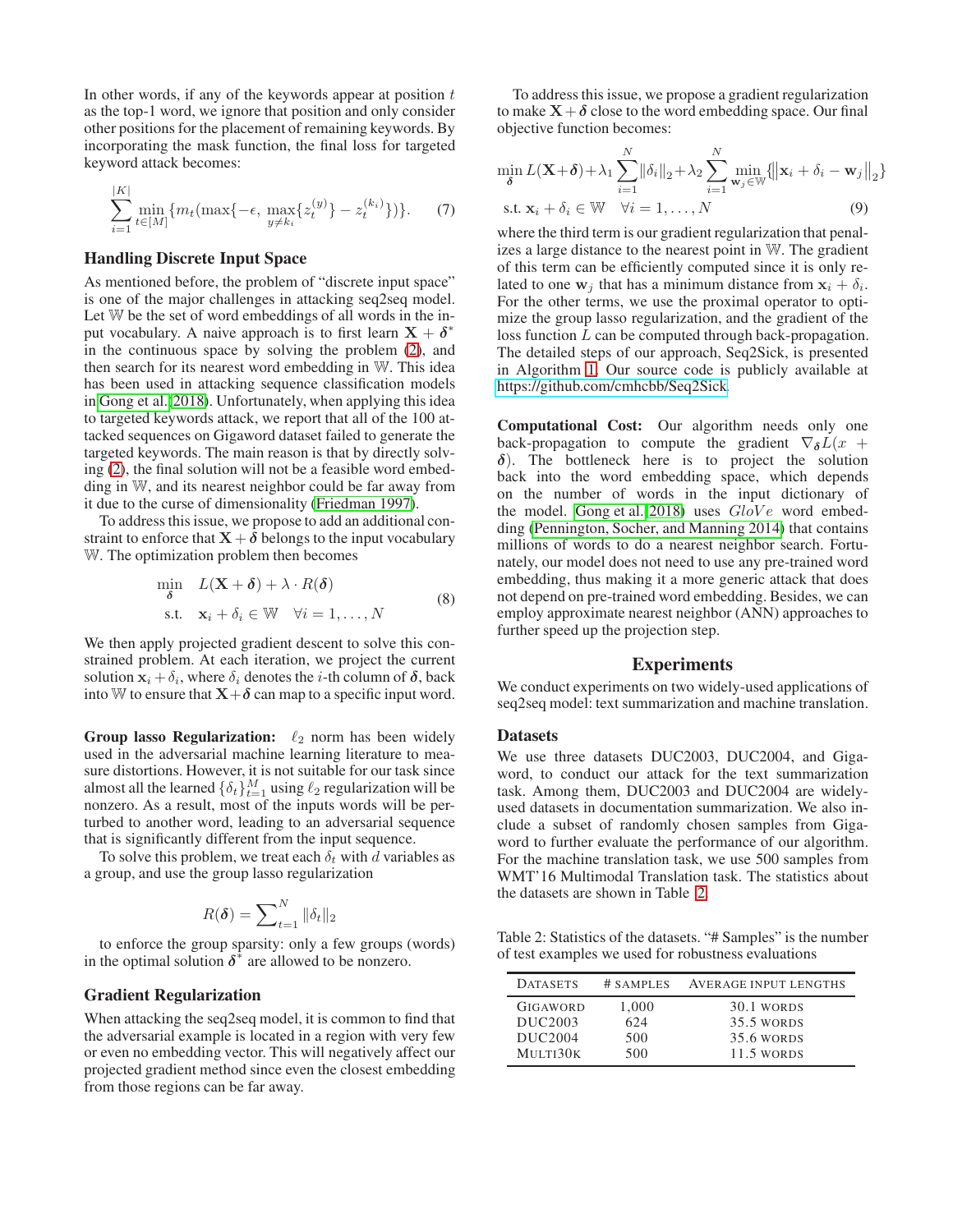#### <span id="page-4-0"></span>Algorithm 1 Seq2Sick algorithm

**Input:** input sequence  $x = \{x_1, \ldots, x_N\}$ , seq2seq model, target keyword  $\{k_1, \ldots, k_T\}$ **Output:** adversarial sequence  $x^* = x + \delta^*$ Let  $\mathbf{s} = \{s_1, \ldots, s_M\}$  denote the original output of x. Set the loss  $L(\cdot)$  in [\(9\)](#page-3-1) to be [\(3\)](#page-2-2) if Targeted Keyword Attack then Set the loss  $L(\cdot)$  in [\(9\)](#page-3-1) to be [\(7\)](#page-3-2) end if for  $r = 1, 2, ..., T$  do back-propagation L to achieve gradient  $\nabla_{\delta}L(\mathbf{x} + \delta_r)$ for  $i=1,2,\ldots,N$  do if  $\|\delta_{r,i}\| > \eta\lambda_1$  then  $\delta_{r,i} = \delta_{r,i} - \eta \lambda_1 \frac{\delta_{r,i}}{\|\mathcal{S}\|}$  $\|\delta_{r,i}\|$ else  $\delta_{r,i}=0$ end if end for  $y^{r+1} = \boldsymbol{\delta}^r + \eta \cdot \nabla_{\boldsymbol{\delta}} L(\mathbf{x} + \boldsymbol{\delta}^r)$  $\delta^{r+1} = \arg \min$  $\mathbf{x}+\boldsymbol{\delta}^{r+1}$ ∈W  $||y^{r+1}-\boldsymbol{\delta}^{r+1}||$ end for  $\pmb{\delta}^* = \pmb{\delta}^T$  $\mathbf{x}^* = \mathbf{x} + \boldsymbol{\delta}^*$ return x ∗

# Seq2seq models

We implement both text summarization and machine translation models on OpenNMT-py. Specifically, we use a wordlevel LSTM encoder and a word-based attention decoder for both applications [\(Bahdanau, Cho, and Bengio 2014\)](#page-7-1). For the text summarization task, we use 380k training pairs from Gigaword dataset to train a seq2seq model. The architecture consists of a 2-layer stacked LSTM with 500 hidden units. We conduct experiments on two types of models, one uses the pre-trained 300-dimensional GloVe word embeddings and the other one is trained from scratch. We set the beam search size to be 5 as suggested. For the machine translation task, we train our model using 453k pairs from the Europal corpus of German-English WMT 15, common crawl and news-commentary. We use the hyper-parameters suggested by OpenNMT for both models, and have reproduced the performance reported in [Rush, Chopra, and Weston\(2015\)](#page-7-2) and [Ha, Niehues, and Waibel\(2016\)](#page-7-18).

# Empirical Results

Text Summarization For the non-overlapping attack, we use the proposed loss [\(3\)](#page-2-2) in our objective function. A nonoverlapping attack is treated as successful only if there is no common word at every position between output sequence and original sequence. We set  $\lambda = 1$  in all non-overlapping experiments. Table [3](#page-4-1) summarizes the experimental results. It shows that our algorithm only needs to change 2 or 3 words on average and can generate entirely different outputs for more than 80% of sentences. We have also included some adversarial examples in Table [8.](#page-6-0) From these examples, we

can only change one word to let output sequence look completely different with the original one and change the sentence's meaning completely.

<span id="page-4-1"></span>Table 3: Results of non-overlapping attack in text summarization. # changed is how many words are changed in the input sentence. The high BLEU scores and low average number of changed words indicate that the crafted adversarial inputs are very similar to their originals, and we achieve high success rates to generate a summarization that differs with the original *at every position* for all three datasets.

| Dataset                         | $Success\%$    | <b>BLEU</b>    | # changed    |
|---------------------------------|----------------|----------------|--------------|
| Gigaword<br>DUC <sub>2003</sub> | 86.0%<br>85.2% | 0.828<br>0.774 | 2.17         |
| DUC2004                         | 84.2%          | 0.816          | 2.90<br>2.50 |

For the targeted keywords attack, we randomly choose some targeted keywords from the output vocabulary after removing the stop words like "a" and "the". A targeted keywords attack is treated as successful only if the output sequence contains all the targeted keywords. We set  $\lambda_1$  =  $\lambda_2 = 1$  in our objective function [\(9\)](#page-3-1) in all our experiments. Table [4](#page-5-0) summarizes the performance, including the overall success rate, average BLEU score [\(Papineni et al. 2002\)](#page-7-19), and the average number of changed words in input sentences. Average BLEU score is defined by exponential average over BLEU 1,2,3,4, which is commonly used in evaluating the quality of text which has been machine-translated from one natural language to another. Also, we have included some adversarial examples crafted by our method in Table [9.](#page-6-1) In Table [9,](#page-6-1) some adversarial examples with 3 sets of keywords, where "##" stands for a two-digit number after standard preprocessing in text summarization. Through these examples, our method could generate totally irrelevant subjects, verbs, numerals and objects which could easily be formed as a complete sentence with only several word changes. Note that there are three important techniques used in our algorithm: projected gradient method, group lasso, and gradient regularization. Therefore, we conduct experiments to verify the importance of each of these techniques.

Machine Translation We then conduct both nonoverlapping and targeted keywords attacks to the English-German machine translation model. We first filter out stop words like "Ein"(a), "und"(and) in German vocabulary and randomly choose several nouns, verbs, adjectives or adverbs in German as targeted keywords. Similar to the text summarization experiments, we set  $\lambda_1 = \lambda_2 = 1$  in our objective function. The success rates, BLEU scores, and the average number of words changed are reported in Table [5,](#page-5-1) with some adversarial examples shown in Table [7.](#page-6-2)

# Analysis of Syntactic structure and Semantic Meaning Preservation

In our algorithm we aim to make adversarial examples having similar meaning to original examples by constraining the number of changed words and enforcing the changed words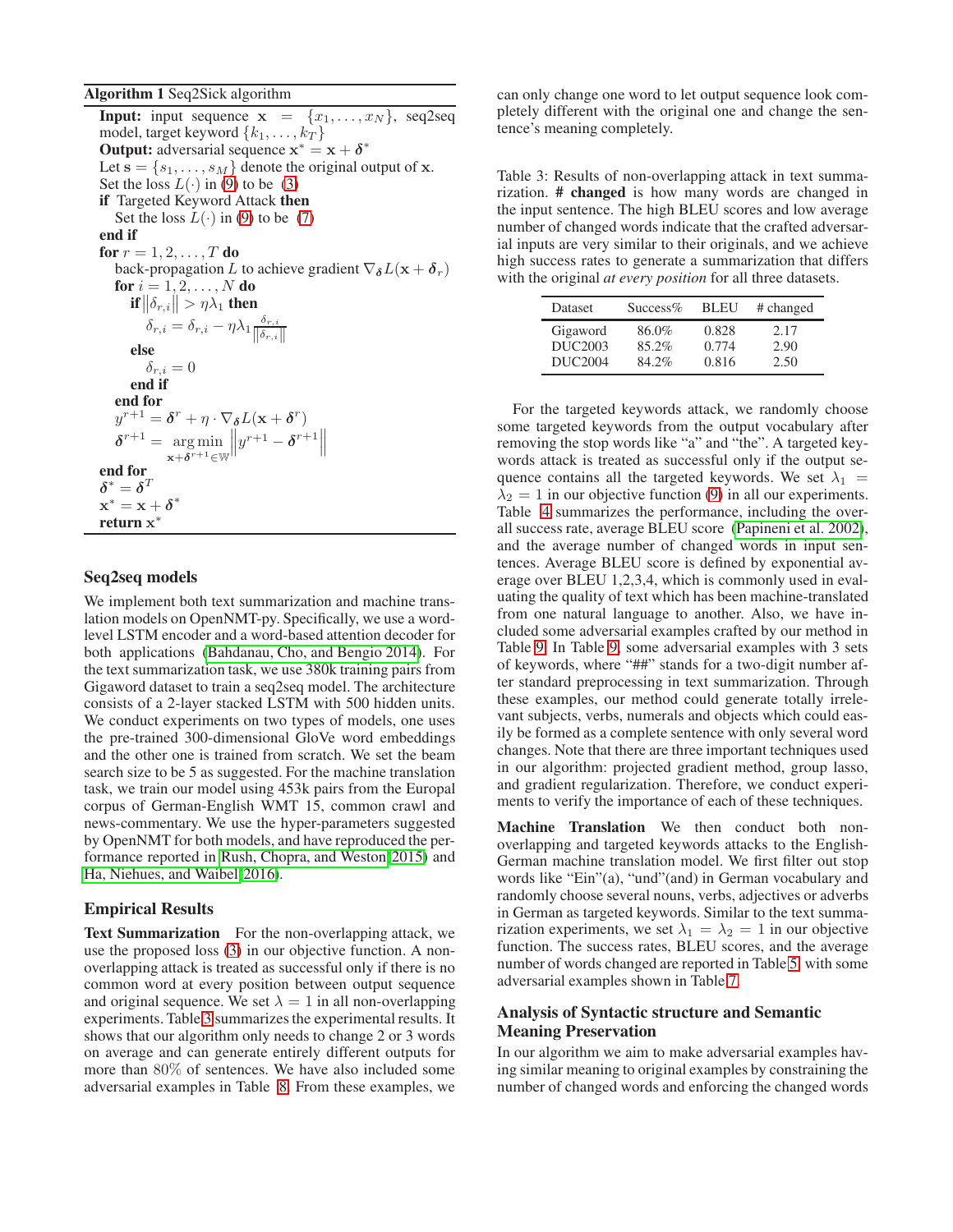<span id="page-5-0"></span>Table 4: Results of targeted keywords attack in text summarization.  $|K|$  is the number of keywords. We found that our method can make the summarization include 1 or 2 target keywords with a high success rate, while the changes made to the input sentences are relatively small, as indicated by the high BLEU scores and low average number of changed words. When  $|K| = 3$ , this task becomes more challenging, but our algorithm can still find many adversarial examples.

| <b>Datasest</b>     | K | $Success\%$ | <b>BLEU</b> | # changed |
|---------------------|---|-------------|-------------|-----------|
|                     |   | 99.8%       | 0.801       | 2.04      |
| Gigaword            | 2 | 96.5%       | 0.523       | 4.96      |
|                     | 3 | $43.0\%$    | 0.413       | 8.86      |
|                     |   | 99.6%       | 0.782       | 2.25      |
| DUC <sub>2003</sub> | 2 | 87.6%       | 0.457       | 5.57      |
|                     | 3 | 38.3%       | 0.376       | 9.35      |
|                     |   | 99.6%       | 0.773       | 2.21      |
| DUC2004             | 2 | 87.8%       | 0.421       | 5.1       |
|                     | 3 | 37.4%       | 0.340       | 9.3       |

Table 5: Results of non-overlapping method and targeted keywords method in machine translation.

<span id="page-5-1"></span>

| Method      | $Success\%$ | <b>BLEU</b> | # changed |
|-------------|-------------|-------------|-----------|
| Non-overlap | 89.4%       | 0.349       | 3.5       |
| 1-keyword   | 100.0%      | 0.705       | 1.8       |
| 2-keyword   | 91.0%       | 0.303       | 4.0       |
| 3-keyword   | 69.6%       | 0.205       | 5.3       |

are close to the original words in the embedding space. However, depending on the implemented word embedding techniques, in general there is no guarantee that every word pair close in the embedding space have similar meanings. Therefore, we have conducted additional experiments to verify the syntactic and semantic quality of our generated adversarial examples. For syntactic structure part, as showed in Table [6,](#page-5-2) we measure the perplexity of generated adversarial sentences in DUC2003 and DUC2004 dataset. It shows that our examples keeps the original syntactic structure. For the semantic meaning part, We use DeepAI's online sentiment analysis API to test whether our attack changes the sentiment of 500 sentences from DUC2003 dataset in summarization task. The results show that only 2.2% of adversarial examples have semantic meaning differ from the original sentences. It proves that almost all adversarial ex-

Table 6: Perplexity score for adversarial example

<span id="page-5-2"></span>

|             | DUC <sub>2003</sub> | <b>DUC2004</b> |
|-------------|---------------------|----------------|
| Original    | 102.02              | 121.09         |
| Non-overlap | 114.02              | 149.15         |
| 1-keyword   | 159.54              | 199.01         |
| 2-keyword   | 352.12              | 384.80         |

amples keep the same semantic classification unchanged.

# Analysis and Discussions

Observation from adversarial example As shown in Table [9,](#page-6-1) our targeted keyword attack wouldn't just directly replace the keyword with some word in the source input. However, the word changed in the adversarial example and the target keyword are co-occurrent in the training dataset. It infers that seq2seq model learns the relationship between changed word and target keyword. However, the model fails to decide where it should focus on, which is strongly related with attention layer used in the model. It encourages us to use self-attention such as transformer [\(Vaswani et al. 2017\)](#page-7-20) instead to extract all the attentions between any two words.When attacking subword transformer model, the target 1 keyword attack has 17% lower success rate and 0.13 lower BLEU score. It shows transformer model has a greater adversarial robustness.

Robustness of Seq2Seq Model Although our algorithm can achieve very good success rates  $(84\% - 100\%)$  in both non-overlapping and targeted keywords attacks with 1 or 2 keywords, we also recognize some strengths of the seq2seq model: (i) unlike CNN models where targeted attack can be conducted easily with almost 100% success rate and very small distortion that cannot be perceived by human eyes [\(Carlini and Wagner 2017\)](#page-7-21), it is harder to turn the entire seq2seq output into a particular sentence – some sentences are even impossible to generate by seq2seq models; and (ii) since the input space of seq2seq is discrete, it is easier for human to detect the differences between the adversarial sequence and the original one, even if we only change one or few words. Therefore, we conclude that, compared with the DNN models designed for other tasks such as image classification, seq2seq models are more robust to adversarial attacks. The main reason, as pointed out in the introduction, is that the seq2seq model has a finite and discrete input space and almost infinite output space, so it is more robust than visual classification models that have an infinite and continuous input space and a very small output space (e.g., 10 categories in MNIST and 1,000 categories in ImageNet).

#### Conclusion

In this paper, we propose a novel framework, i.e., Seq2Sick, to generate adversarial examples for sequence-to-sequence neural network models. We propose a projected gradient method to address the issue of discrete input space, adopt group lasso to enforce the sparsity of the distortion, and develop a regularization technique to further improve the success rate. Besides, different from most existing algorithms that are designed for untargeted attack and classification tasks, our algorithm can perform the more challenging targeted keywords attack. Our experimental results show that the proposed framework is powerful and effective: it can achieve high success rates in both non-overlapping and targeted keywords attacks with relatively small distortions and preserve similar sentiment classification results for the most of the generated adversarial examples.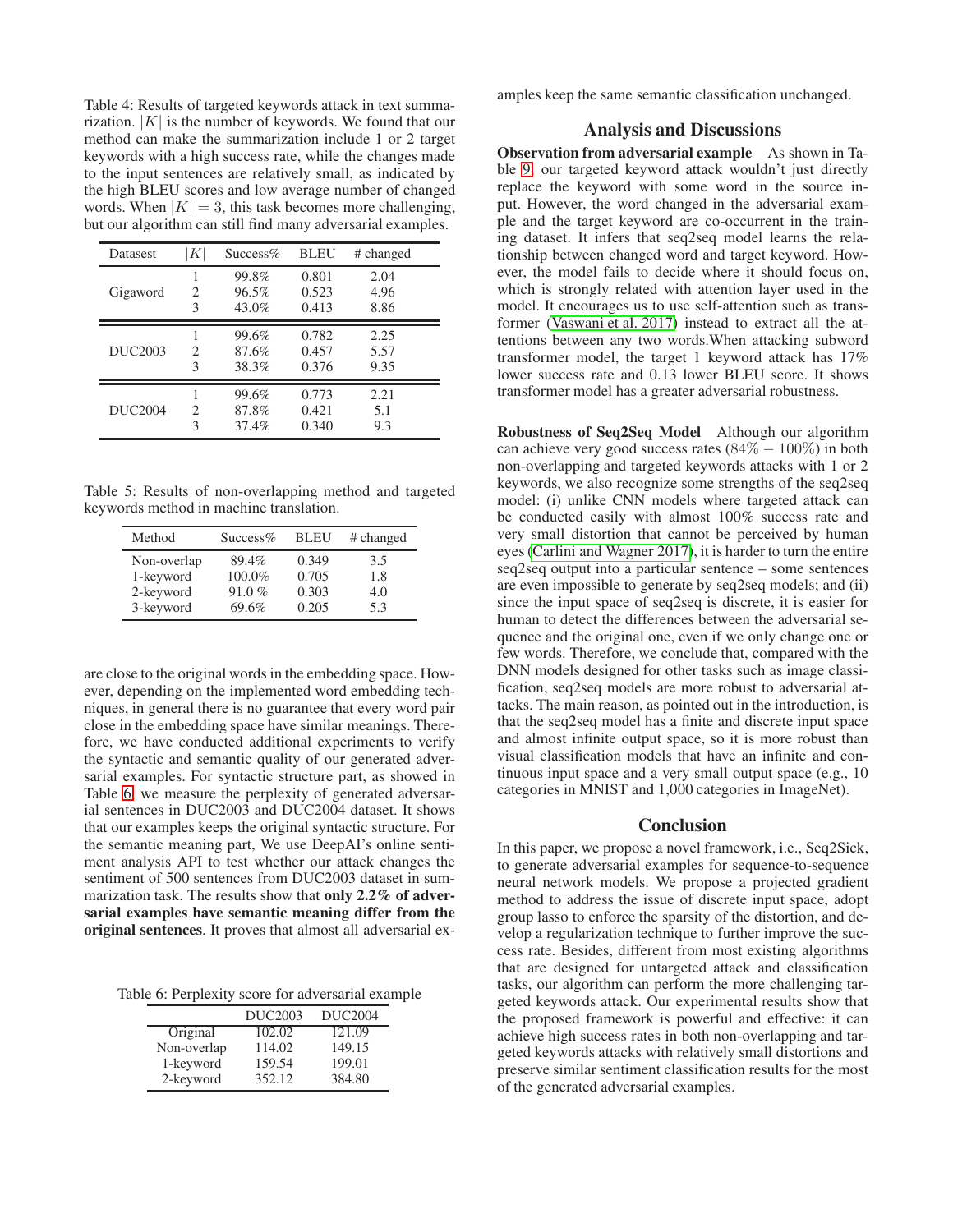Table 7: Machine translation adversarial examples. Upper 4 lines: non-overlap; Bottom 4 lines: targeted keyword "Hund sitzt"

<span id="page-6-2"></span>

| Source input seq  | A child is splashing in the water.                                                                                                                                                  |
|-------------------|-------------------------------------------------------------------------------------------------------------------------------------------------------------------------------------|
| Adv input seq     | A children is <b>unionists</b> in the water.                                                                                                                                        |
| Source output seq | Ein Kind im Wasser.                                                                                                                                                                 |
| Adv output seq    | Kinder sind in der Wasser $@$ - $@$ $<$ unk $>$ .                                                                                                                                   |
|                   |                                                                                                                                                                                     |
|                   |                                                                                                                                                                                     |
| Source input seq  | Two men wearing swim trunks jump in the air at a moderately populated beach.                                                                                                        |
| Adv input seq     | Two men wearing <b>dog Leon comes</b> in the air at a moderately populated beach.                                                                                                   |
| Source output seq | Zwei Mnner in Badehosen springen auf einem mig belebten Strand in die Luft.<br>Zwei Mnner tragen Hund, der in der Luft sitzt, hat $\langle$ unk $\rangle$ $\langle$ unk $\rangle$ . |

Table 8: Text summarization adversarial examples using non-overlapping method. Surprisingly, it is possible to make the output sequence completely different by changing only one word in the input sequence.

<span id="page-6-0"></span>

| Source input seq  | among asia 's leaders, prime minister mahathir mohamad was notable as a man with a bold vision :<br>a physical and social transformation that would push this nation into the forefront of world affairs.                                                                                               |
|-------------------|---------------------------------------------------------------------------------------------------------------------------------------------------------------------------------------------------------------------------------------------------------------------------------------------------------|
| Adv input seq     | among lynn 's leaders, prime minister mahathir mohamad was notable as a man with a bold vision<br>: a physical and social transformation that would push this nation into the forefront of world affairs.                                                                                               |
| Source output seq | asia 's leaders are a man of the world                                                                                                                                                                                                                                                                  |
| Adv output seq    | a vision for the world                                                                                                                                                                                                                                                                                  |
| Source input seq  | under nato threat to end his punishing offensive against ethnic albanian separatists in kosovo, presi-<br>dent slobodan milosevic of yugoslavia has ordered most units of his army back to their barracks and<br>may well avoid an attack by the alliance, military observers and diplomats say         |
| Adv input seq     | under nato threat to end his punishing offensive against ethnic albanian separatists in kosovo, pres-<br>ident slobodan milosevic of yugoslavia has jean-sebastien most units of his army back to their<br>barracks and may well avoid an attack by the alliance, military observers and diplomats say. |
| Source output seq | milosevic orders army back to barracks                                                                                                                                                                                                                                                                  |
| Adv output seq    | nato may not attack kosovo                                                                                                                                                                                                                                                                              |
| Source input seq  | flooding on the yangtze river remains serious although water levels on parts of the river decreased<br>today, according to the state headquarters of flood control and drought relief.                                                                                                                  |
| Adv input seq     | flooding that the yangtze river becomes serious although water levels on parts of the river decreased<br>today, according to the state headquarters of flood control and drought relief.                                                                                                                |
| Source output seq | floods on yangtze river continue                                                                                                                                                                                                                                                                        |
| Adv output seq    | flooding in water recedes in river                                                                                                                                                                                                                                                                      |

| Source input seq  | north korea is entering its fourth winter of chronic food shortages with its people malnourished and<br>at risk of dying from normally curable illnesses, senior red cross officials said tuesday.           |
|-------------------|--------------------------------------------------------------------------------------------------------------------------------------------------------------------------------------------------------------|
| Adv input seq     | north detectives is apprehended its fourth winter of chronic food shortages with its people malnour-<br>ished and at risk of dying from normally curable illnesses, senior red cross officials said tuesday. |
| Source output seq | north korea enters fourth winter of food shortages                                                                                                                                                           |
| Adv output seq    | north <b>police arrest</b> fourth winter of food shortages.                                                                                                                                                  |
| Source input seq  | after a day of fighting, congolese rebels said sunday they had entered kindu, the strategic town and<br>airbase in eastern congo used by the government to halt their advances.                              |
| Adv input seq     | after a day of fighting, <b>nordic detectives</b> said sunday they had entered UNK, the strategic town and<br>airbase in eastern congo used by the government to halt their advances.                        |
| Source output seq | congolese rebels say they have entered UNK.                                                                                                                                                                  |
| Adv output seq    | nordic <b>police</b> arrest ## in congo.                                                                                                                                                                     |
| Source input seq  | president boris yeltsin stayed home tuesday, nursing a respiratory infection that forced him to cut<br>short a foreign trip and revived concerns about his ability to govern.                                |
| Adv input seq     | president boris yelts in stayed home tuesday, cops cops respiratory infection that forced him to cut                                                                                                         |
|                   | short a foreign trip and revived concerns about his ability to govern.                                                                                                                                       |
| Source output seq | veltsin stays home after illness                                                                                                                                                                             |
| Adv output seq    | veltsin stays home after <b>police arrest</b>                                                                                                                                                                |

<span id="page-6-1"></span>Table 9: Text summarization examples with targeted keywords "police arrest "